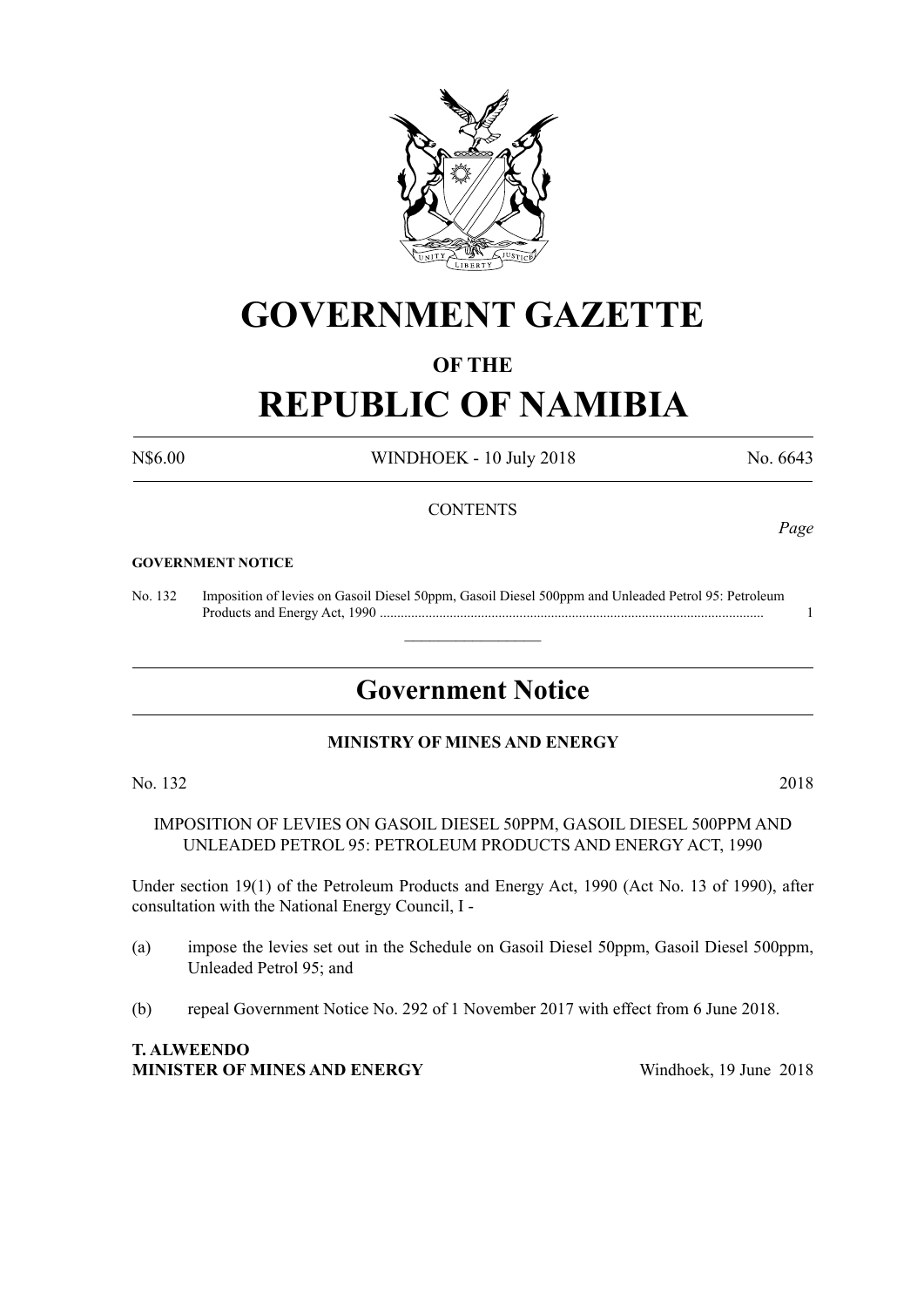# **SCHEDULE**

# **Definitions**

**1.** In this notice a word or expression to which a meaning has been assigned in the Act has that meaning and, unless the context indicates otherwise -

"levy" means a levy imposed on petroleum products in terms of section  $19(1)(a)$  of the Act and referred to in paragraph 2 of this notice; and

"the Act" means the Petroleum Products and Energy Act, 1990 (Act No. 13 of 1990).

# **Amount of levy**

**2.** The Namibia Dollar (N\$) currency per liter for every levy imposed on petroleum products is set out in Table 1.

|                                         | PETROLEUM PRODUCTS ON WHICH LEVY<br><b>IS IMPOSED</b> |                      |                      |
|-----------------------------------------|-------------------------------------------------------|----------------------|----------------------|
| <b>LEVY IMPOSED ON PETROLEUM</b>        |                                                       |                      |                      |
| <b>PRODUCTS</b>                         | <b>Unleaded</b>                                       | <b>Gasoil Diesel</b> | <b>Gasoil Diesel</b> |
|                                         | Petrol 95                                             | 500 ppm              | 50 ppm               |
| <b>Dealer Margin</b>                    | 1.00                                                  | 1.00                 | 1.00                 |
| <b>Industry Margin</b>                  | 0.91                                                  | 0.91                 | 0.91                 |
| <b>Fuel Levy</b>                        | 0.40                                                  | 0.40                 | 0.40                 |
| <b>Road Fund Administration Levy</b>    | 1.30                                                  | 1.30                 | 1.30                 |
| <b>Motor Vehicle Accident Fund Levy</b> | 0.477                                                 | 0.477                | 0.477                |
| <b>Road Safety Secretariat Levy</b>     | 0.026                                                 | 0.026                | 0.026                |
| <b>National Energy Fund Levy:</b>       |                                                       |                      |                      |
| - Petroleum Equalization Levy           | 0.38                                                  | 0.42                 | 0.42                 |
| - Strategic Oil Storage Levy            | 0.60                                                  | 0.60                 | 0.60                 |
| <b>Total National Energy Fund levy:</b> | 0.98                                                  | 1.02                 | 1.02                 |
| <b>Customs Duty:</b>                    |                                                       |                      |                      |
| - Excise Duty                           | 0.03909                                               | 0.03817              | 0.03817              |
| - Duty Differential                     | 0.00091                                               | 0.00183              | 0.00183              |
| <b>Total Customs Duty:</b>              | 0.04                                                  | 0.04                 | 0.04                 |
| <b>Service Differential:</b>            |                                                       |                      |                      |
| - Storage & Handling                    | 0.0798                                                | 0.0798               | 0.0798               |
| - Delivery                              | 0.0937                                                | 0.0937               | 0.0937               |
| <b>Total Service Differential:</b>      | 0.1735                                                | 0.1735               | 0.1735               |

### **TABLE 1**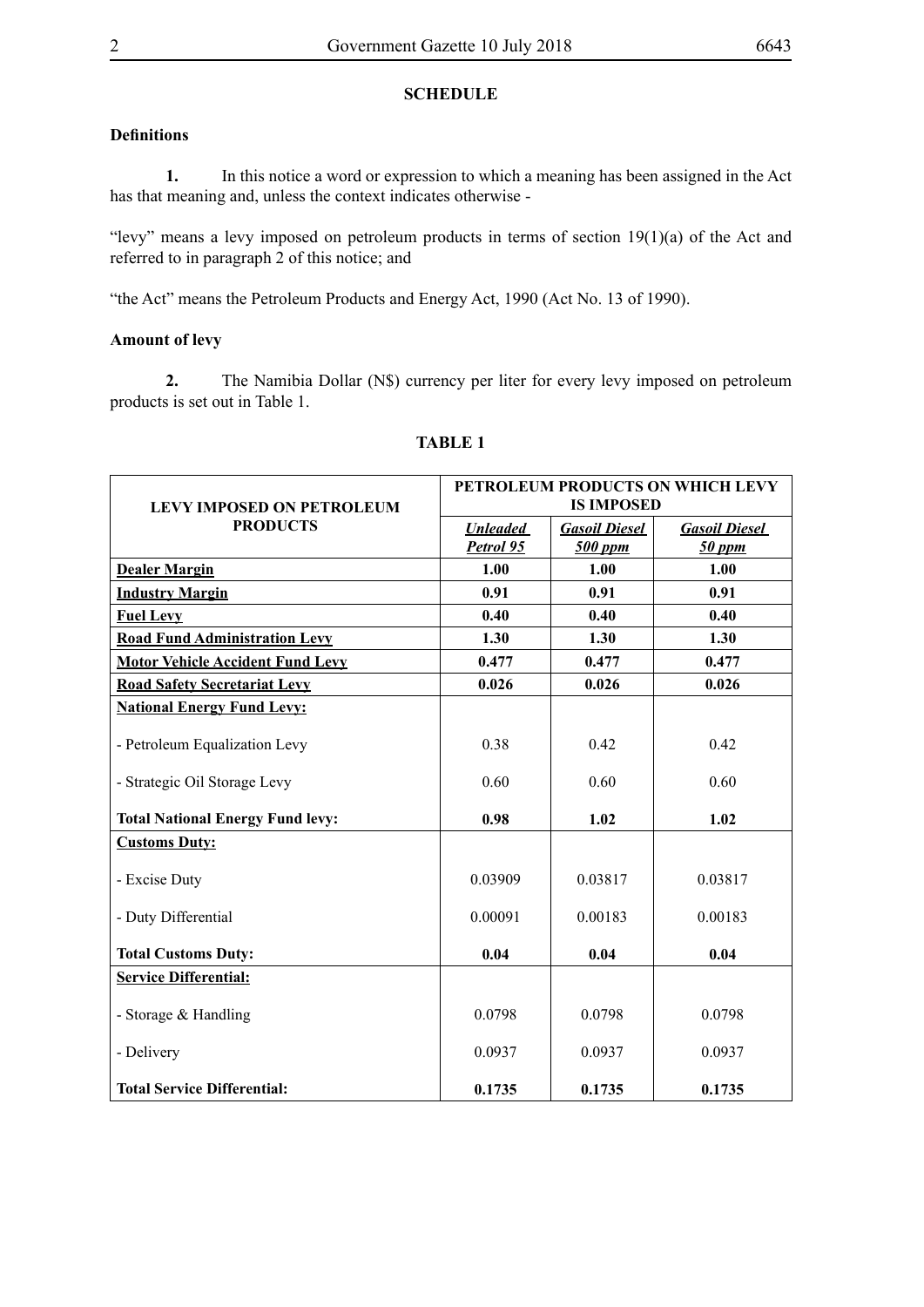### **Person liable for levy payment**

**3.** A consumer who purchases petroleum products such as Gasoil Diesel 50ppm, Gasoil Diesel 500ppm and Unleaded Petrol 95 at a licensed retail outlet anywhere in Namibia is liable for payment of the levies imposed on those petroleum products.

### **Energy source on which levy is payable**

**4.** The energy sources in respect of which levies on petroleum products are payable are Gasoil Diesel 50ppm, Gasoil Diesel 500ppm and Unleaded Petrol 95.

### **Person responsible for levy collection**

**5.** (1) The person or institutions that are responsible for the collection of levies on petroleum products are outlined in Table 2.

(2) The symbol  $(\rightarrow)$  in Table 2 indicates the chain of collection from the consumers of petroleum products to the final collector of the levy.

| <b>LEVY IMPOSED ON</b>                            | PERSON/INSTITUTION RESPONSIBLE FOR                                                                                                                                               |  |  |
|---------------------------------------------------|----------------------------------------------------------------------------------------------------------------------------------------------------------------------------------|--|--|
| <b>PETROLEUM PRODUCTS</b>                         | <b>LEVY COLLECTION</b>                                                                                                                                                           |  |  |
| <b>Dealer Margin</b>                              | Fuel Consumers $\rightarrow$ Licensed Fuel Retailers                                                                                                                             |  |  |
| <b>Industry Margin</b>                            | Fuel Consumers $\rightarrow$ Licensed Fuel Retailers $\rightarrow$ Licensed Fuel<br>Wholesalers                                                                                  |  |  |
| <b>Fuel Levy</b>                                  | Fuel Consumers $\rightarrow$ Licensed Fuel Retailers $\rightarrow$ Licensed Fuel<br>Wholesalers $\rightarrow$ Ministry of Finance                                                |  |  |
| <b>Road Fund Administration</b><br><b>Levy</b>    | Fuel Consumers $\rightarrow$ Licensed Fuel Retailers $\rightarrow$ Licensed Fuel<br>Wholesalers $\rightarrow$ Road Fund Administration                                           |  |  |
| <b>Motor Vehicle Accident</b><br><b>Fund Levy</b> | Fuel Consumers $\rightarrow$ Licensed Fuel Retailers $\rightarrow$ Licensed Fuel<br>Wholesalers $\rightarrow$ National Energy Fund $\rightarrow$ Motor Vehicle Accident<br>Fund  |  |  |
| <b>Road Safety Secretariat</b><br><b>Levy</b>     | Fuel Consumers $\rightarrow$ Licensed Fuel Retailers $\rightarrow$ Licensed Fuel<br>Wholesalers $\rightarrow$ National Energy Fund $\rightarrow$ National Road Safety<br>Council |  |  |
| <b>National Energy Fund Levy:</b>                 | Fuel Consumers $\rightarrow$ Licensed Fuel Retailers $\rightarrow$ Licensed Fuel<br>Wholesalers $\rightarrow$ National Energy Fund                                               |  |  |
| - Petroleum Equalization Levy                     | Fuel Consumers $\rightarrow$ Licensed Fuel Retailers $\rightarrow$ Licensed Fuel Wholesalers<br>$\rightarrow$ National Energy Fund                                               |  |  |
| - Strategic Oil Storage Levy                      | Fuel Consumers $\rightarrow$ Licensed Fuel Retailers $\rightarrow$ Licensed Fuel Wholesalers<br>$\rightarrow$ National Energy Fund                                               |  |  |
| <b>Customs Duty:</b>                              | Fuel Consumers $\rightarrow$ Licensed Fuel Retailers $\rightarrow$ Licensed Fuel<br>Wholesalers $\rightarrow$ Ministry of Finance                                                |  |  |
| - Excise Duty                                     | Fuel Consumers $\rightarrow$ Licensed Fuel Retailers $\rightarrow$ Licensed Fuel Wholesalers<br>$\rightarrow$ Ministry of Finance                                                |  |  |
| - Duty Differential                               | Fuel Consumers $\rightarrow$ Licensed Fuel Retailers $\rightarrow$ Licensed Fuel Wholesalers<br>$\rightarrow$ Ministry of Finance                                                |  |  |
| <b>Service Differential:</b>                      | Fuel Consumers $\rightarrow$ Licensed Fuel Retailers $\rightarrow$ Licensed Fuel<br>Wholesalers                                                                                  |  |  |
| - Storage & Handling                              | Fuel Consumers $\rightarrow$ Licensed Fuel Retailers $\rightarrow$ Licensed Fuel Wholesalers                                                                                     |  |  |
| - Delivery                                        | Fuel Consumers $\rightarrow$ Licensed Fuel Retailers $\rightarrow$ Licensed Fuel Wholesalers                                                                                     |  |  |

# **TABLE 2**